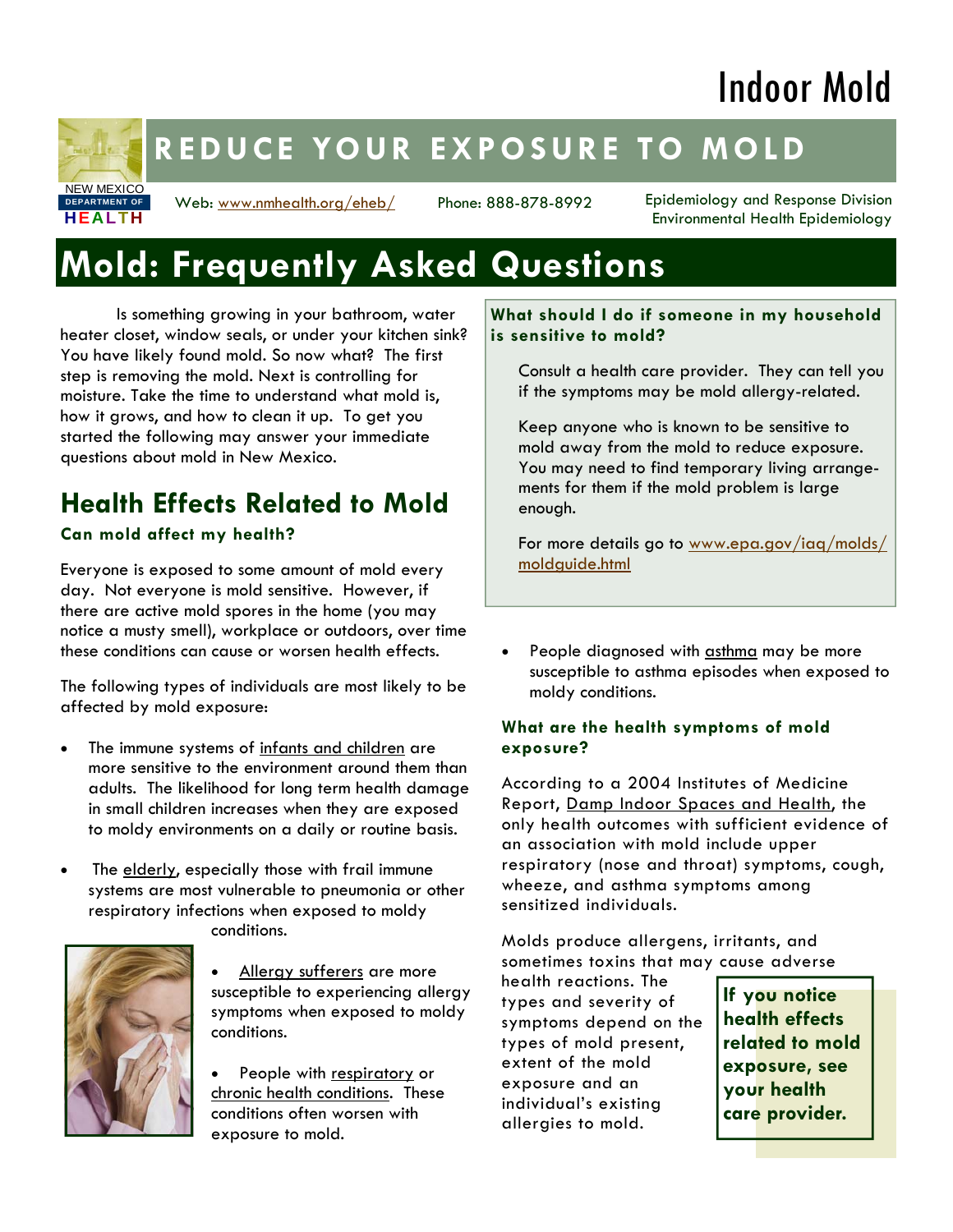### **Mold and Your Home**

#### **What is mold and where is it found?**

Molds are fungi that occur in the natural environment. Their role in nature is to cause the decay of dead plant and animal matter. Molds create tiny spores to reproduce, just like some plants produce seeds. These microscopic spores travel through the air and when they land on a damp spot they may begin to grow and feed on organic matter to survive.

Although mold growth outdoors is a good and necessary process, mold growth indoors is a potential for major problems and should be avoided.

### **Mold in the Home**

#### **How can mold get in my home?**

Molds will grow wherever they have enough moisture, nutrients and the appropriate temperatures. There are many kinds of molds and people are in contact with **mold spores** every day, usually by touching them or breathing them in.

Avoiding mold spores indoors is impossible because they are always in the air and get indoors through open doorways, windows, vents, and heating and air conditioning systems. Mold spores can also attach themselves to clothing, shoes, bags, and pets and be carried indoors.

#### **What conditions cause mold and mildew indoors?**

Mold needs two things to grow:

- Wet or damp conditions;
- A nutrition source, such as leaves, food, wood, wallboard, insulation, ceiling tiles, paper products (such as stacks of newspapers or magazines) or other organic-based material such as dust, paints, carpet, fabric and upholstery.

Common areas for excess moisture in the home are:

- leaks in the roof, windows, and plumbing;
- steam in the kitchen and bathrooms with poor or no exhaust ventilation,
- moisture from humidifiers

Once mold growth has started, even with thorough drying, the moisture in the air may be enough to sustain mold.

#### **What should I do if I find or suspect moldy conditions in my home?**

If you see a discoloration or growth on surfaces in your bathroom, water heater closet, on your window sills, under your kitchen sink, on your baseboards or

under rugs and carpeting, it may be mold.

Fix any plumbing leaks and other water problems as soon as possible. Dry all items completely. Mold will not grow without moisture.



Common places for mold growth include storage space underneath sinks.

• Scrub mold off hard

surfaces with detergent and water and dry completely. Use of biocides such as chlorine bleach is not recommended as a routine practice. **Please note:** Dead mold (treated mold) can still cause allergic reactions in some individuals, such as those who suffer from asthma or other respiratory disorders. It is **not enough to simply kill the mold, it must also be removed**.

- Avoid breathing in mold or mold spores. To limit your exposure to mold use an N-95 respirator, available at many hardware stores.
- Wear gloves. Avoid touching mold or moldy items with your bare hands. We recommend wearing long gloves that extend to the middle of the forearms.
- Wear goggles. Avoid getting mold or mold spores in your eyes. We recommend wearing goggles without ventilation holes.
- Throw away moldy, porous materials like ceiling tiles and carpet.
- To contract for extensive mold clean-up (i.e. greater than 10 square feet of moldy material), check the Yellow Pages under *Restoration*. See also www.nmhealth.org/eheb/.



For large areas, consult with remediation professionals.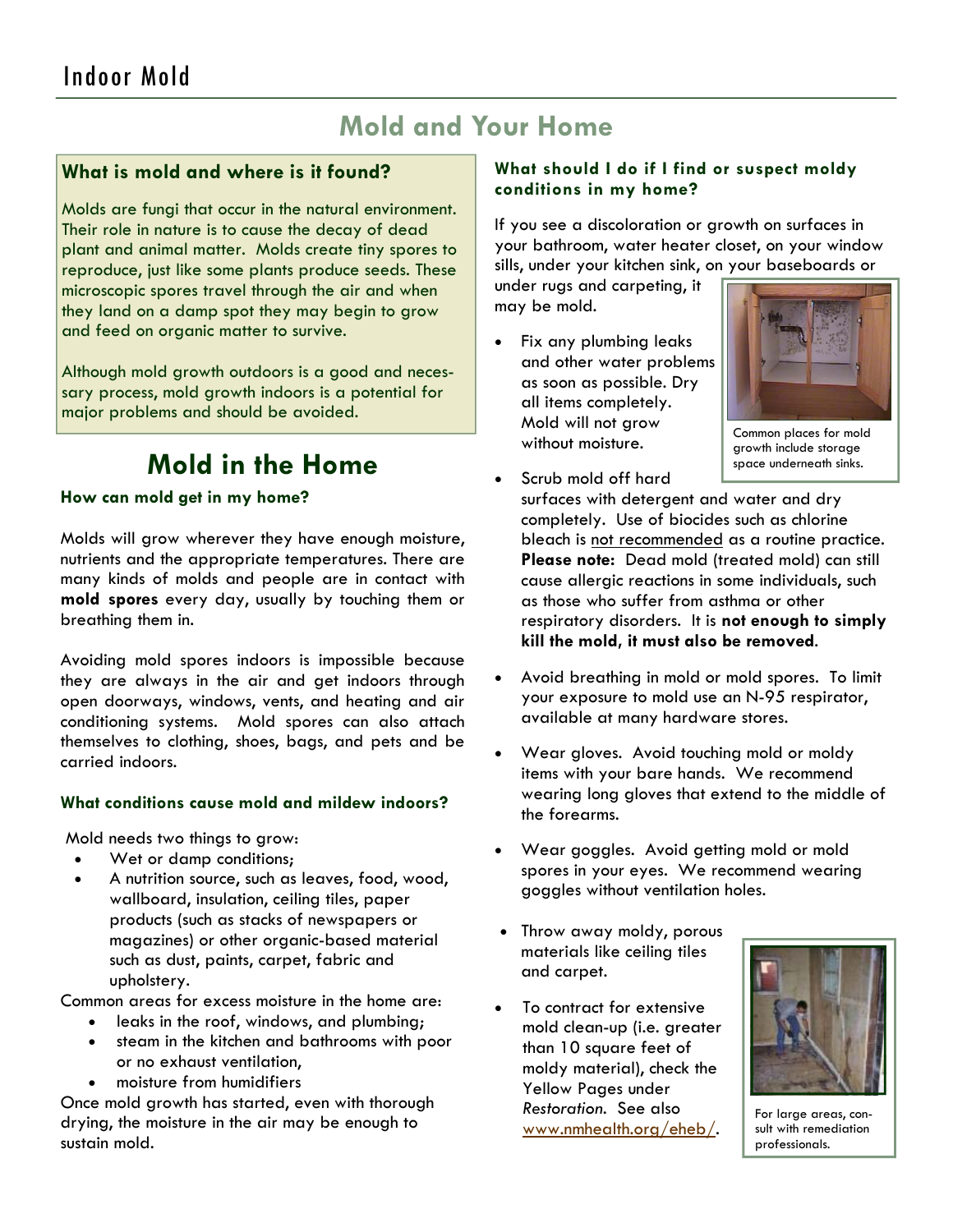### **Mold Prevention**

#### **How can I keep my home dry and mold-free?**

The key to mold control is moisture control. After you have repaired the leaks and cleaned up the mold:

- 1. Regularly inspect roofs, foundations, windows, and plumbing for new leaks.
- 2. Homes and buildings should be maintained at low (30-50%) relative humidity.
- 3. Use humidifiers as recommended by the manufacturer.
- 4. Use exhaust fans when cooking, dishwashing, showering and laundering.
- 5. Inspect and repair your ventilation system.
- 6. Increase air circulation by moving furniture several inches away from the walls.
- 7. If possible, remove carpeting from bathrooms.
- 8. If possible, install double-pane windows or insulation to prevent moisture buildup.
- 9. If you rent, please refer to the NM Department of Health's Mold Remediation Guidelines for Tenants and Property Owners at www.nmhealth.org/eheb/.

#### **Who regulates or has jurisdiction to enforce the abatement of mold?**

New Mexico does not have laws or state agencies that regulate mold or have the jurisdiction to enforce abatement. No federal indoor air quality standards exist for mold.

#### **I rent a house. What are my rights and obligations as a tenant if I discover mold in it?**

If you currently rent a house, house modular, mobile home or apartment, in Santa Fe contact call 505 983-8447 for information about your rights and obligations as a tenant. In Albuquerque call 311.

If you are planning to rent a house, modular, mobile home or apartment, it is a good idea to check the structure for mold problems and leaks before signing a lease. Work with the landlord or property manager to have these problems corrected before you move in.

Also refer to the NM Department of Health's Mold Remediation Guidelines for Tenants and Property Owners at **www.health.state.nm.us/eheb**.

#### **I am buying a house. Should I have it inspected?**

If you are purchasing a new home it may be worth the expense to have a mold inspection - that is to have the home checked for mold, especially in places not easily visible, as well as for leaks, prior to buying or moving in. Your real estate agent can advise you of this.

# Mold type testing

#### **Should I have my home tested for mold?**

Neither the New Mexico Department of Health nor the Centers for Disease Control and Prevention (CDC) have any recommendations for routine mold testing. The results are difficult to interpret and the process is costly.

Testing may not change what you need to do because no matter what results you get, you still have to remove the cause of the mold and get it cleaned up. See www.cdc.gov/mold/faqs.htm for details.

In most cases, if visible mold is present, testing is unnecessary. It is more important to get rid of the mold than to spend time and money to find out what kind of mold it is.

#### **Will the State test my home?**

The Department of Health provides health information about mold and mold cleanup but does not test, clean, or conduct environmental health assessments for mold. For testing, assessments, and cleanup check your local "yellow pages" under Laboratories-Analytical or Environmental Testing, and Mold Inspections.

#### **If I test for mold, what do the results mean?**

If you get a mold assessment from a commercial company, the results should compare indoor air samples to outdoor air samples. Ask the company for an explanation of the results, as neither the Health Department nor the CDC will interpret these results. Keep in mind **no state or federal regulations exist for indoor mold.** 

Signs of leaks



include water stains on walls, ceilings and floorboards.